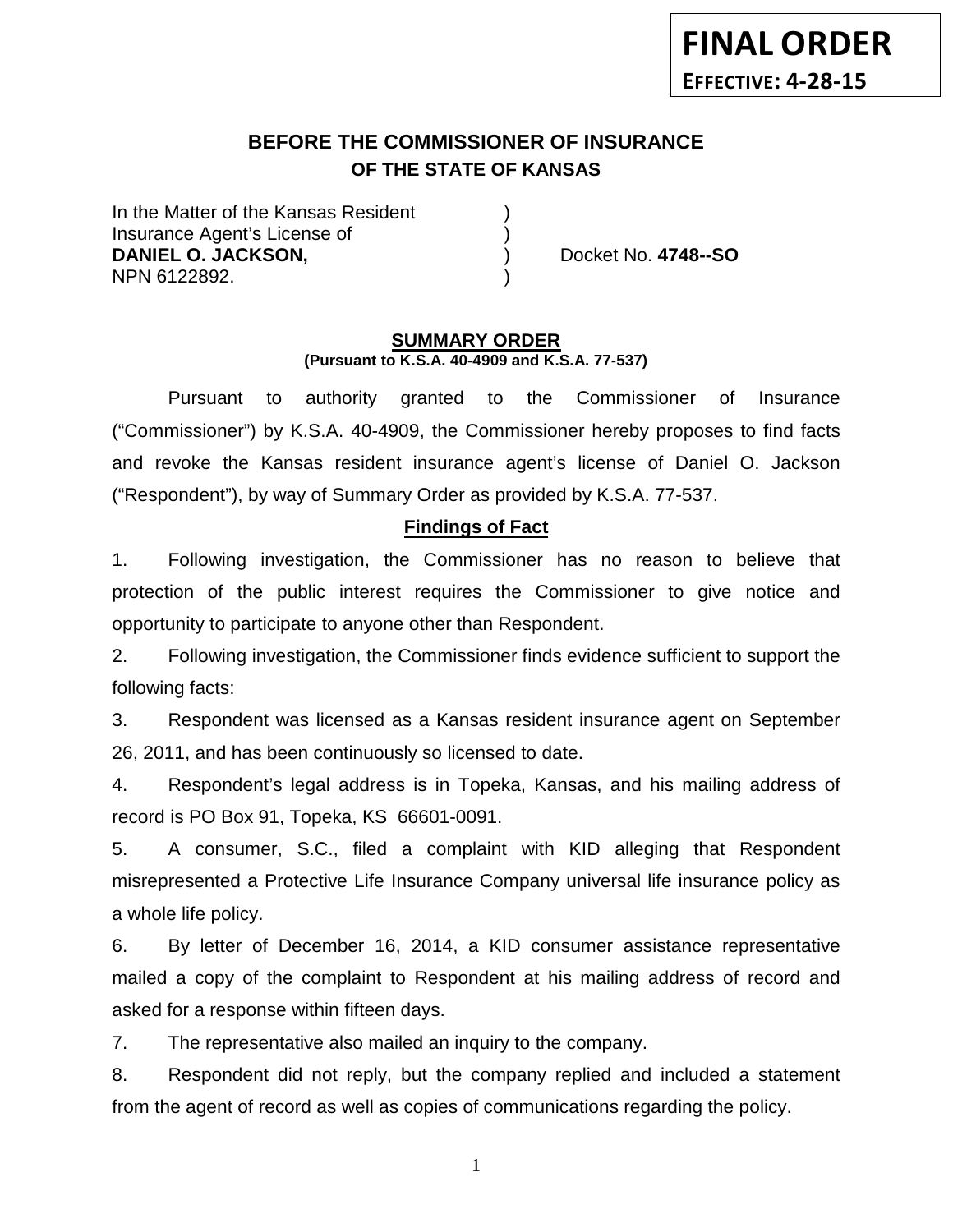9. The agent of record stated that Respondent actually sold the policy, but he submitted it and became agent of record because Respondent was unable to get a contract with Protective Life.

10. When Respondent had not replied by January 7, 2015, the representative sent another letter, with additional questions, to his mailing address of record

11. When Respondent had not replied by February 17, 2015, the representative mailed a third letter to his residential address.

12. To date, Respondent has not replied, and the letters have not been returned.

13. Email communications included in the response by Protective Life indicate that Respondent could not get a contract because he has a felony conviction and the company needed some acknowledgement from KID that KID was aware of the conviction.

14. KID has no record of a conviction.

15. Respondent's September 26, 2011, application denies Respondent had ever been convicted of a misdemeanor or felony, and Respondent has not since reported a conviction.

16. By letter dated March 19, 2015, and mailed to Respondent at his address of record, counsel for KID summarized the foregoing facts and invited Respondent to reply if he disputed the statements of fact.

17. To date, Respondent has not replied, and the letter has not been returned; thus, the facts are deemed undisputed.

#### **Applicable Law**

18. K.S.A. 40-4909(a) provides, in relevant part:

"The commissioner may deny, suspend, revoke or refuse renewal of any license issued under this act if the commissioner finds that the applicant or license holder has: . . .

(1) Provided incorrect, misleading, incomplete or untrue information in the license application.

(2) Violated:

(A) Any provision of chapter 40 of the Kansas Statutes Annotated, and amendments thereto, or any rule and regulation promulgated thereunder; . . .

(3) Obtained or attempted to obtain a license under this act through misrepresentation or fraud (6) Been convicted of a misdemeanor or felony. . . .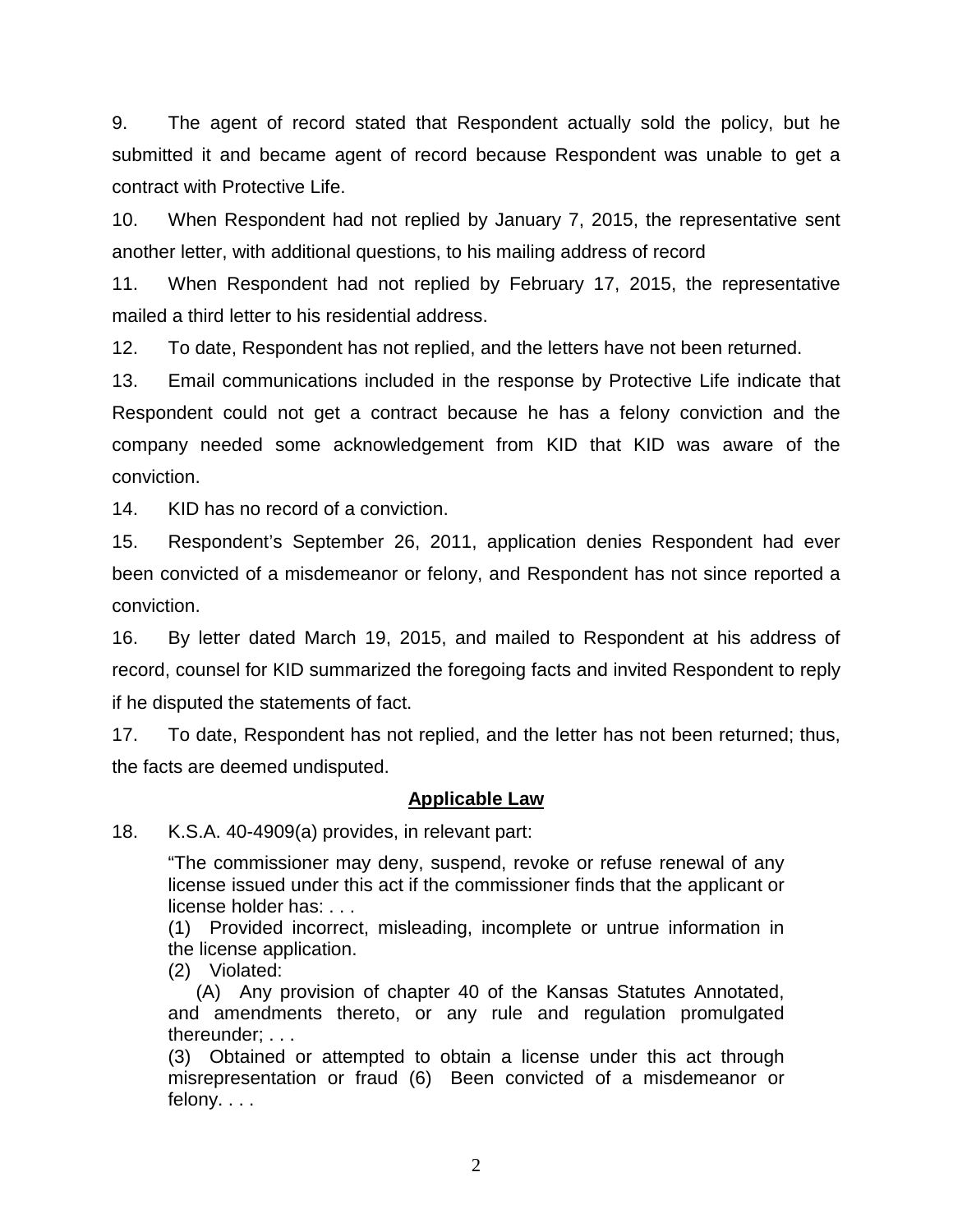(5) Intentionally misrepresented the provisions, terms and conditions of an actual or proposed insurance contract or application for insurance. . . . (8) Used any fraudulent, coercive, or dishonest practice, or demonstrated any incompetence, untrustworthiness or financial irresponsibility in the conduct of business in this state or elsewhere." K.S.A. 2014 Supp. 40- 4909(a).

19. In addition, the Commissioner may revoke any license issued under the Insurance Agents Licensing Act if the Commissioner finds that the interests of the insurer or the insurable interests of the public are not properly served under such license. K.S.A. 2014 Supp. 40-4909(b).

20. A person whose license has been revoked or suspended may not be employed directly or indirectly by an insurance company and "may not perform any act toward the solicitation of or transaction of" insurance business in Kansas. K.S.A. 2014 Supp. 40- 4909(g).

21. "Any action taken under this section which affects any license or imposes any administrative penalty shall be taken only after notice and an opportunity for hearing conducted in accordance with the provisions of the Kansas administrative procedures act." K.S.A. 2014 Supp. 40-4909(c).

### **Conclusions of Law**

22. The Commissioner has jurisdiction over Respondent as well as the subject matter of this proceeding, and such proceeding is held in the public interest.

23. The Commissioner finds from the undisputed facts that Respondent has a felony conviction that has never been disclosed to KID; thus, the Commissioner concludes that Respondent's license may be revoked pursuant to K.S.A. 40-4909(a)(6).

24. In addition, if charges were pending or the conviction existed at the time of Respondent's application, Respondent's license may be revoked pursuant to K.S.A. 40- 4909(a)(1) and (a)(3).

25. Alternatively, if Respondent was charged and convicted after he submitted his application for a license, he was required by K.A.R. §40-7-9(a) to report the conviction to KID within 30 days and has not done so, and thus his license may be revoked pursuant to K.S.A. 40-4909(a)(2)(A).

3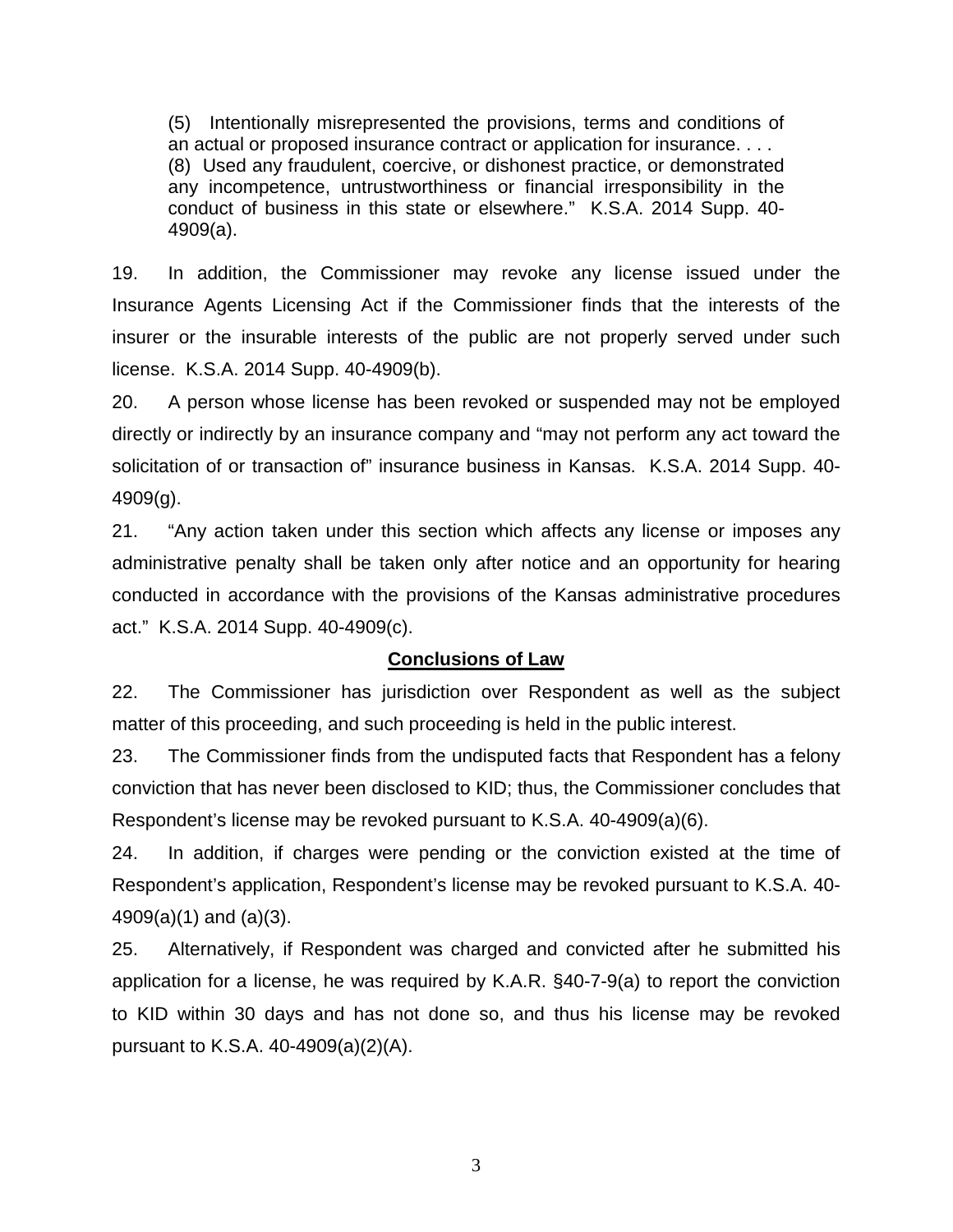26. The Commissioner finds from the undisputed allegations of the consumer's complaint that Respondent's license may be revoked pursuant to K.S.A. 40-4909(a)(5) because Respondent intentionally misrepresented the provisions, terms and conditions of a proposed insurance contract.

27. The Commissioner finds that Respondent's license may be revoked pursuant to K.S.A. 40-4909(a)(8) because Respondent has demonstrated a lack of trustworthiness by failing repeatedly to respond to inquiries from KID's consumer assistance division.

28. Finally, the Commissioner concludes that Respondent's license may be revoked pursuant to K.S.A. 40-4909(b) because it is not serving the interests of insurers or the insurable interests of the public.

29. Based on the facts and circumstances set forth herein, it appears that the use of summary proceedings in this matter is appropriate, in accordance with the provisions set forth in K.S.A. 77-537(a), in that the use of summary proceedings does not violate any provision of the law, the protection of the public interest does not require the KID to give notice and opportunity to participate to persons other than Respondent, and after investigation, KID believes in good faith that the allegations will be supported to the applicable standard of proof.

#### **Policy to be Served**

Before issuing an insurance agent license, the Commissioner must determine that the applicant is qualified and has not committed any act that would be grounds for denial, suspension, or revocation. K.S.A. 40-4905(b) and K.S.A. 40-4906. Further, the Commissioner may revoke any license issued under the Insurance Agents Licensing Act if the Commissioner finds that the interests of the insurer or the insurable interests of the public are not properly served under the license. K.S.A. 40-4909(b). Thus, the Commissioner is charged licensing, or continuing to license, persons or entities to sell, solicit, or negotiate insurance in the State of Kansas only if their conduct indicates they are both qualified and trustworthy. The following action is appropriate to promote the security and integrity of the insurance business and protect insurance consumers.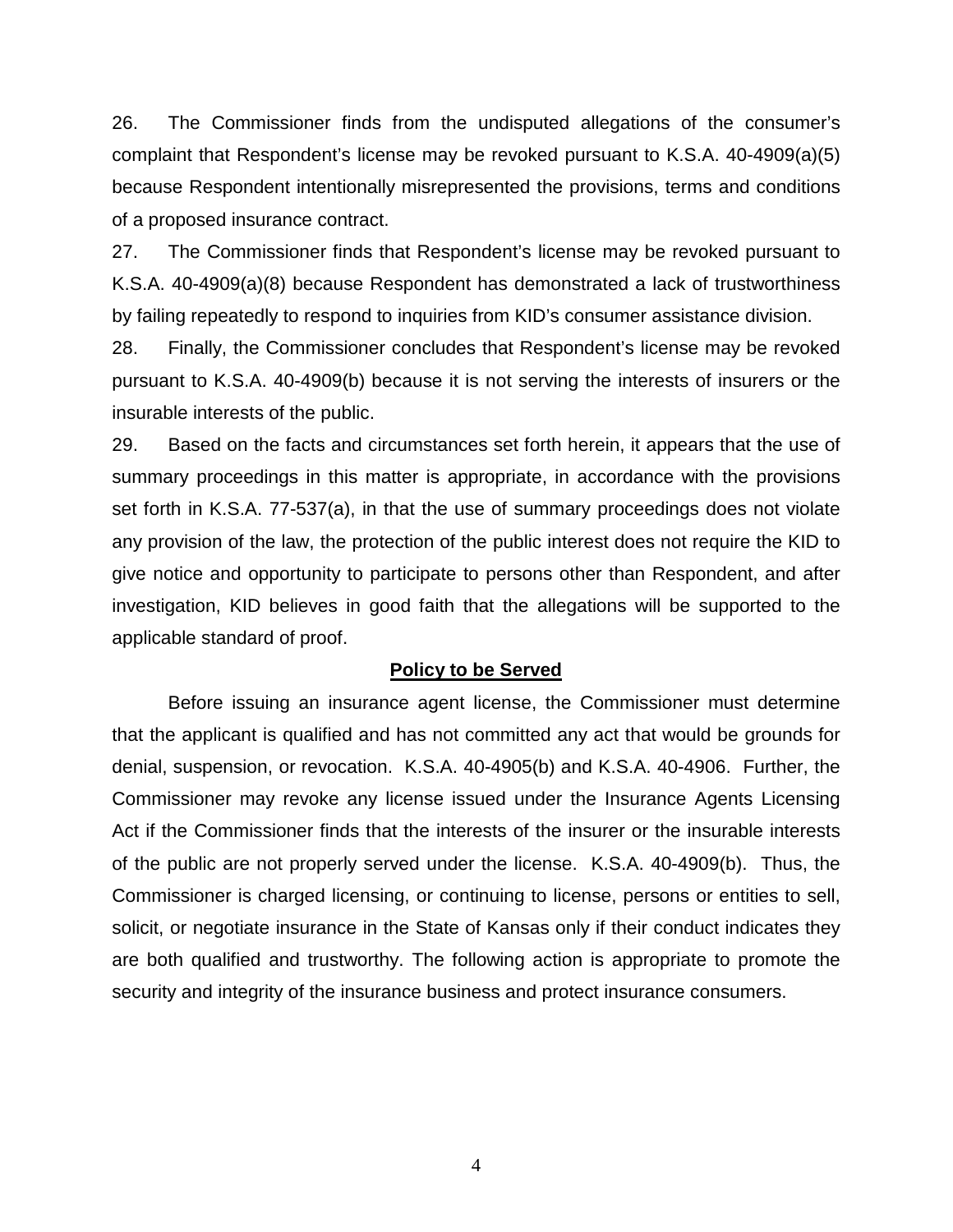**THE COMMISSIONER OF INSURANCE THEREFORE ORDERS** that the Kansas nonresident insurance agent's license of **DANIEL O. JACKSON** is hereby **REVOKED**, and **DANIEL O. JACKSON** shall **CEASE and DESIST** from the sale, solicitation, or negotiation of insurance, doing any act toward the sale, solicitation, or negotiation of insurance, and/or receiving compensation deriving from the sale, solicitation, or negotiation of insurance in Kansas or on Kansas risks through business conducted on and after the effective date of this order.

# **IT IS SO ORDERED THIS \_\_\_9th\_\_ DAY OF APRIL 2015, IN THE CITY OF TOPEKA, COUNTY OF SHAWNEE, STATE OF KANSAS.**



/s/ Ken Selzer Ken Selzer, CPA Commissioner of Insurance

BY:

\_/s/ Diane Minear\_\_\_\_\_\_\_\_\_\_\_\_\_\_\_\_\_ Diane Minear Interim General Counsel